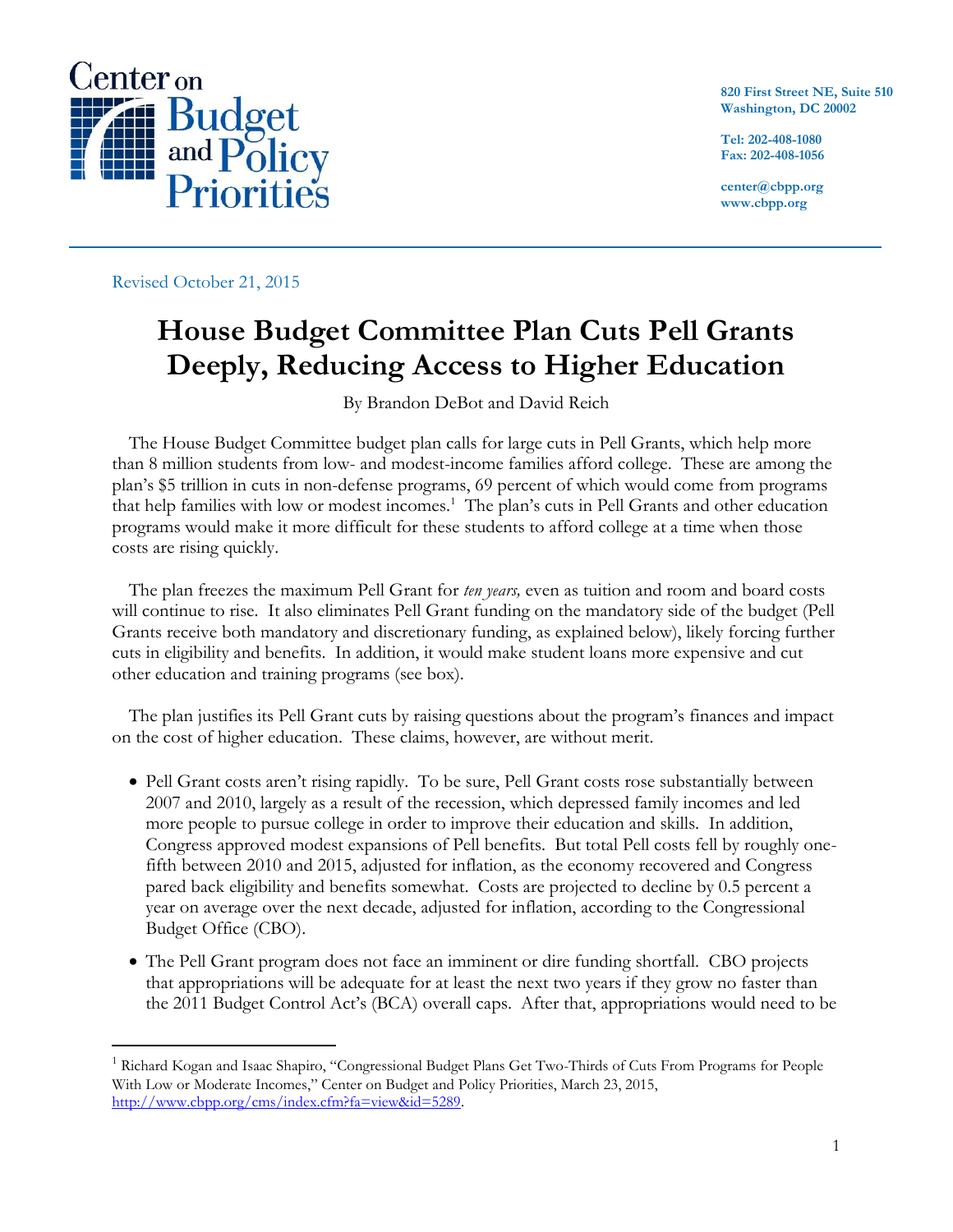above that level by less than \$1 billion a year on average. Rather, it is the House budget that would create a major funding shortfall for the Pell Grant program by eliminating all of its mandatory funding.

 Significant research shows that need-based grant aid, such as Pell Grants, enables more lowand moderate-income students to attend and complete college.<sup>2</sup> In contrast, the evidence that Pell Grants drive up college costs is weak.

The House Budget Committee plan's harsh Pell cuts would add another significant barrier to educational attainment for low-income students — a group with disproportionately low rates of college attendance and graduation. Also, it would likely increase their debt burden. Pell Grant recipients are already more than twice as likely to have loans as other students, and the average debt burden for Pell recipients who graduate from four-year colleges is \$4,750 higher than their higherincome peers.<sup>3</sup> In short, the House Budget Committee plan would reduce opportunity for lowincome students striving to obtain a college education and a better future. It would also undermine a crucial investment in the nation's future competitiveness and economic vitality. (The Senate Budget Committee's plan also contains significant cuts to Pell Grant funding, but the size and nature of those cuts are left entirely unspecified.)

#### Background

Pell Grants are funded on both the discretionary and mandatory sides of the budget. Under current law, the maximum grant  $-$  \$5,775 per student per year for the 2015-2016 school year  $-$  is scheduled to rise with inflation to roughly \$6,000 by 2017 but then remain frozen at that level. Only students from families with low or modest incomes receive Pell Grants. Students who qualify for Pell Grants but have income in the higher part of the Pell income eligibility range, and students attending college part-time or with lower college costs, receive less than the maximum grant.

Discretionary funding, provided through the annual appropriations process, supports the first \$4,860 of the maximum Pell Grant; mandatory funding, provided through past authorizing legislation, funds the rest. Policymakers have also provided additional funding (technically classified as mandatory) in recent years to supplement the regular annual Pell Grant appropriation, particularly to help cover costs related to participation increases during the recession and to the benefit expansions. Policymakers have mostly paid for this additional mandatory funding with savings generated by changes to student loan programs and to the Pell Grant program itself.

## House Budget Committee Plan Cuts Funding and Limits Eligibility

The House Budget Committee plan freezes the maximum Pell Grant at \$5,775 for ten years. The purchasing power of Pell Grants has fallen considerably over time — the maximum grant now covers about 30 percent of the average cost of attending a four-year public college, the lowest share in 40 years and less than half what it covered in 1980 — and would continue to fall under the plan (see Figure 1).

 $\overline{a}$ 

<sup>&</sup>lt;sup>2</sup> The Institute for College Access and Success, "Pell Grants Help Keep College Affordable for Millions of Americans," March 13, 2015, [http://www.ticas.org/files/pub/Overall\\_Pell\\_one-pager.pdf.](http://www.ticas.org/files/pub/Overall_Pell_one-pager.pdf)

<sup>3</sup> *Ibid.*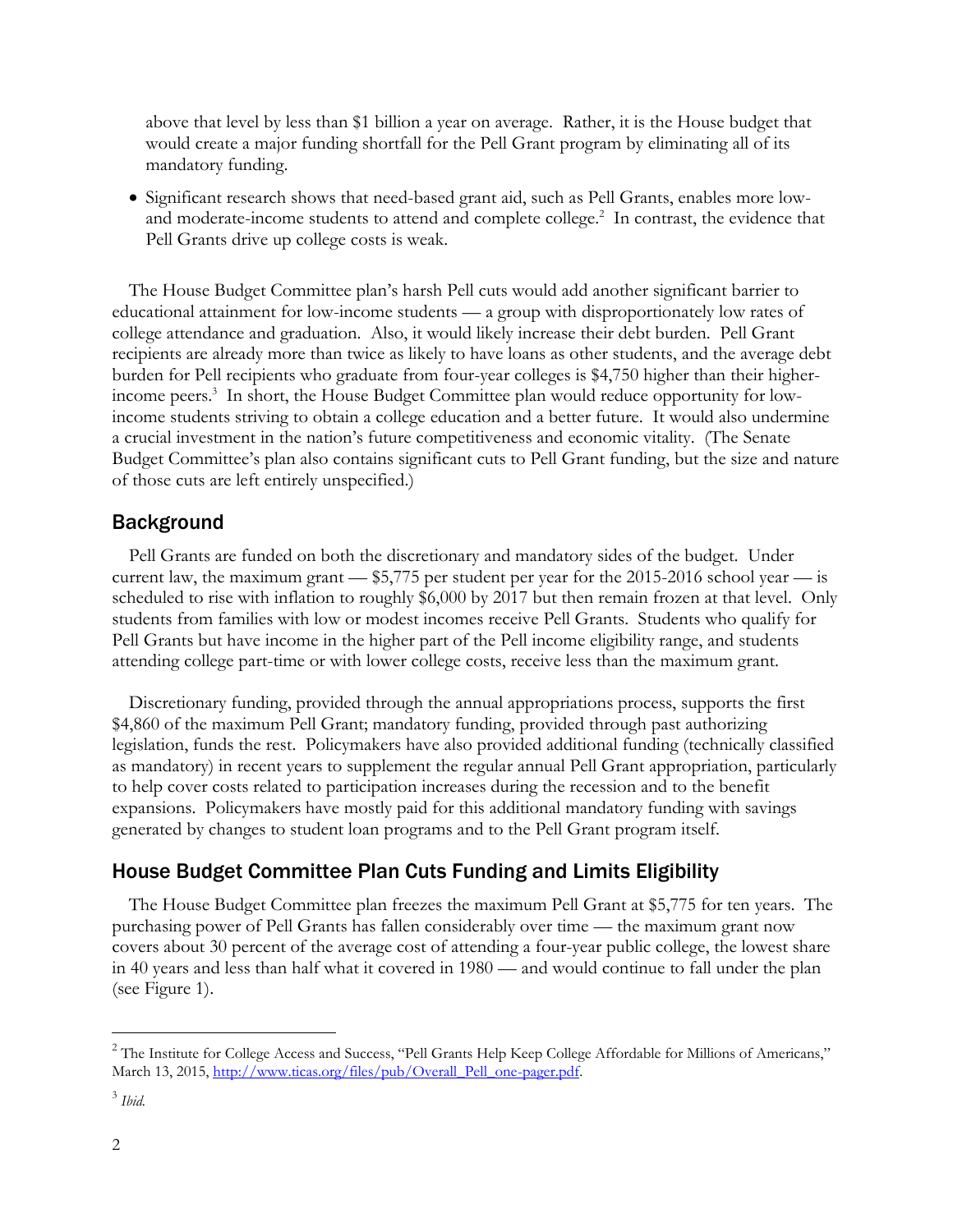## **House Budget Committee Plan Continues to Reduce Pell's Purchasing Power**

Maximum Pell Grant as a share of 4-year college cost, by institution type



Note: College cost includes tuition, fees, and room and board. House Budget Committee plan freezes the maximum Pell Grant at \$5,775. Assumes college costs continue to rise at average rate of past five years.

Source: Calculations by The Institute for College Access and Success and CBPP based on College Board and Department of Education data.

CENTER ON BUDGET AND POLICY PRIORITIES | CBPP.ORG

The House Budget Committee plan also entirely *eliminates* mandatory funding for Pell Grants about \$90 billion over 2016-2025 — so all Pell funding would have to come through the annual appropriations process. But the budget provides no additional funding for discretionary programs in 2016 beyond the austere sequestration caps — and, starting in 2017, it sharply cuts funding for the non-defense discretionary (NDD) budget category *below* the sequestration levels; between 2017 and 2025, it would cut NDD programs by \$759 billion below those levels. By 2025, NDD funding would be about one-third below the 2010 level, adjusted for inflation.

Within these severe constraints, *it would be virtually impossible for Pell Grants to receive sufficient funding to maintain current eligibility rules, even at the frozen grant levels the budget proposes*. NDD programs also include important investments in research, infrastructure, and other education programs, such as Title I, special education, and Impact Aid. They include a range of essential services, as well, from veterans' medical care to border security to environmental protection. Fully funding Pell Grants would require even steeper cuts in these other programs than they would already face under the House budget. More likely, policymakers — facing competing demands and severely reduced NDD funding — would sharply restrict Pell eligibility or cut benefits even more (or both) to meet the terms of the House Budget Committee plan.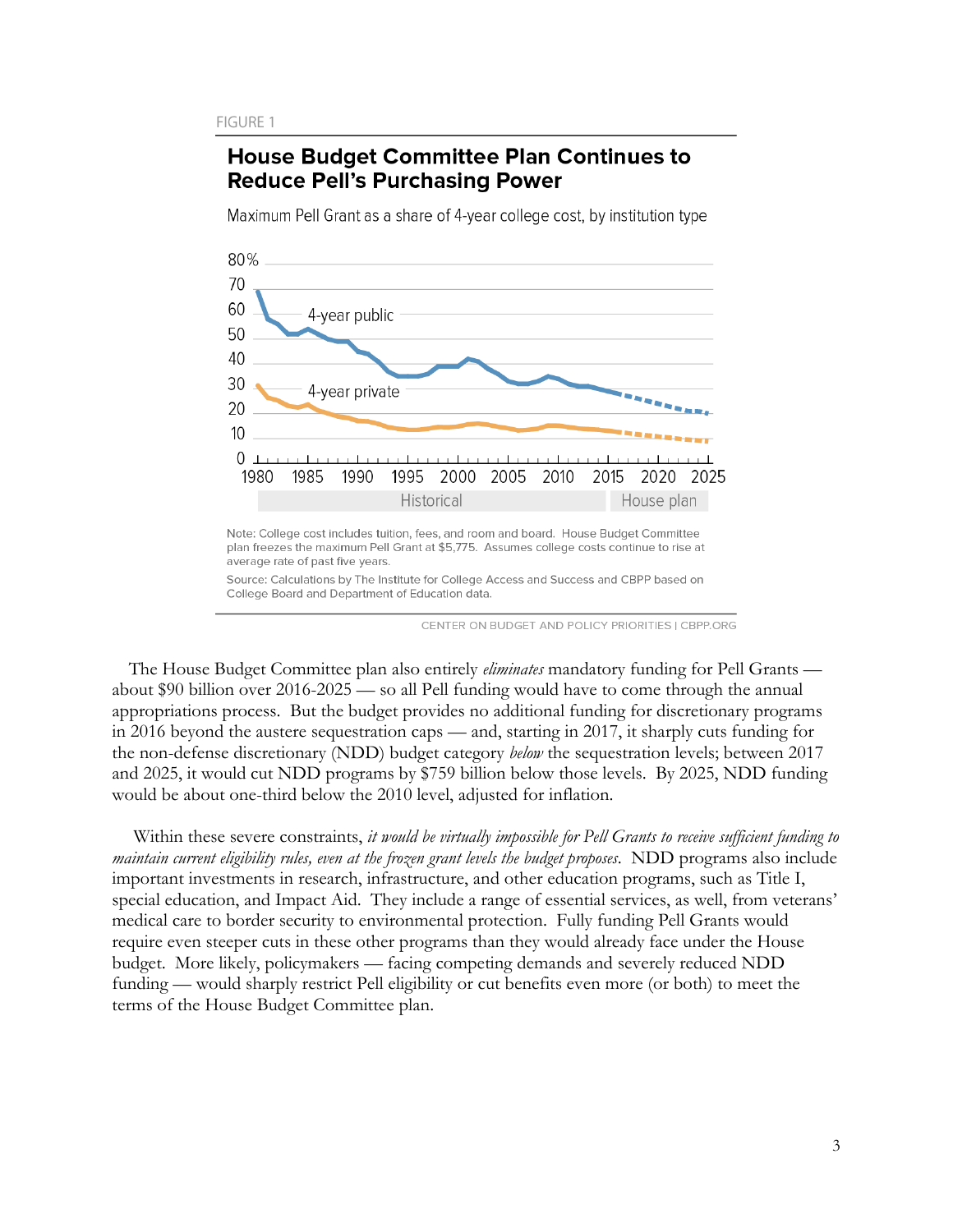### Pell Costs Have Fallen Considerably Since Recession

The House Budget Committee plan argues that the Pell Grant program "is now facing a shortfall" and implies that its finances are unsustainable. But in reality, Pell costs have fallen significantly in the past few years. Total Pell Grant costs fell by about one-fifth from 2010 to 2015 (adjusted for inflation).

During the Great Recession, falling incomes made more families eligible for this means-tested program, while a number of people who lost their jobs went back to school to gain new skills. 4 In addition, Congress approved on a bipartisan basis modest expansions to encourage more lowincome students to get a college degree, as well as increases in the maximum Pell Grant award that offset only a small part of the grant's long-term decline in purchasing power.

With the economy recovering, the number of eligible students has declined. Further, Congress reduced eligibility and benefits in 2011 and 2012, including reversing some of the changes it had recently enacted, reducing Pell costs by more than \$50 billion over ten years.<sup>5</sup> Over the past several years, CBO has consistently revised *downward* its estimates of Pell Grant program costs, and it now projects that total program costs will decline by 0.5 percent a year on average over the next decade, adjusted for inflation. Even if the maximum Pell Grant award were indexed to inflation after 2017, as the President proposes, total program costs would rise only about 1.5 percent faster than inflation each year, on average, over the next decade.<sup>6</sup>

As a result, the program has no immediate shortfall. With funding carried over from prior years, the program is expected to have adequate funding through 2017. The program's funding gap thereafter totals about \$6 billion through 2025, assuming Pell Grant discretionary funding rises with the nominal growth in the BCA caps. This will require supplemental funding in a difficult funding environment, but the program clearly is not in crisis.

## Research Shows Pell Grants Improve College Access

Research shows that Pell Grants and other need-based aid help students attend and graduate from college. Students qualifying for Pell Grants are more likely than other students to face significant hurdles to completing college, such as single parenthood and lack of financial support from their own parents. Controlling for these risk factors, a Department of Education study found that Pell Grant recipients who get their degrees do so *faster* than other students.<sup>7</sup> Further, research on need-

 $\overline{a}$ 

<sup>4</sup> Department of Education, "Student Financial Assistance: Fiscal Year 2012 Budget Request," February 14, 2011, [http://www2.ed.gov/about/overview/budget/budget12/justifications/p-sfa.pdf.](http://www2.ed.gov/about/overview/budget/budget12/justifications/p-sfa.pdf)

<sup>5</sup> CBPP calculations based on data from CBO, March 2011 baseline and estimates of changes made in 2011. Calculations based on changes in Pell Grant program costs during the period 2012 through 2021.

<sup>6</sup> Office of Management and Budget, "Fiscal Year 2016 Budget of the U.S. Government," February 2, 2015, [https://www.whitehouse.gov/omb/budget/Overview.](https://www.whitehouse.gov/omb/budget/Overview)

<sup>&</sup>lt;sup>7</sup> Christina Chang Wei, Laura Horn, and Thomas Weko, "A Profile of Successful Pell Grant Recipients: Time to Bachelor's Degree and Early Graduate School Enrollment," National Center for Education Statistics, July 2009, [http://nces.ed.gov/pubs2009/2009156.pdf.](http://nces.ed.gov/pubs2009/2009156.pdf)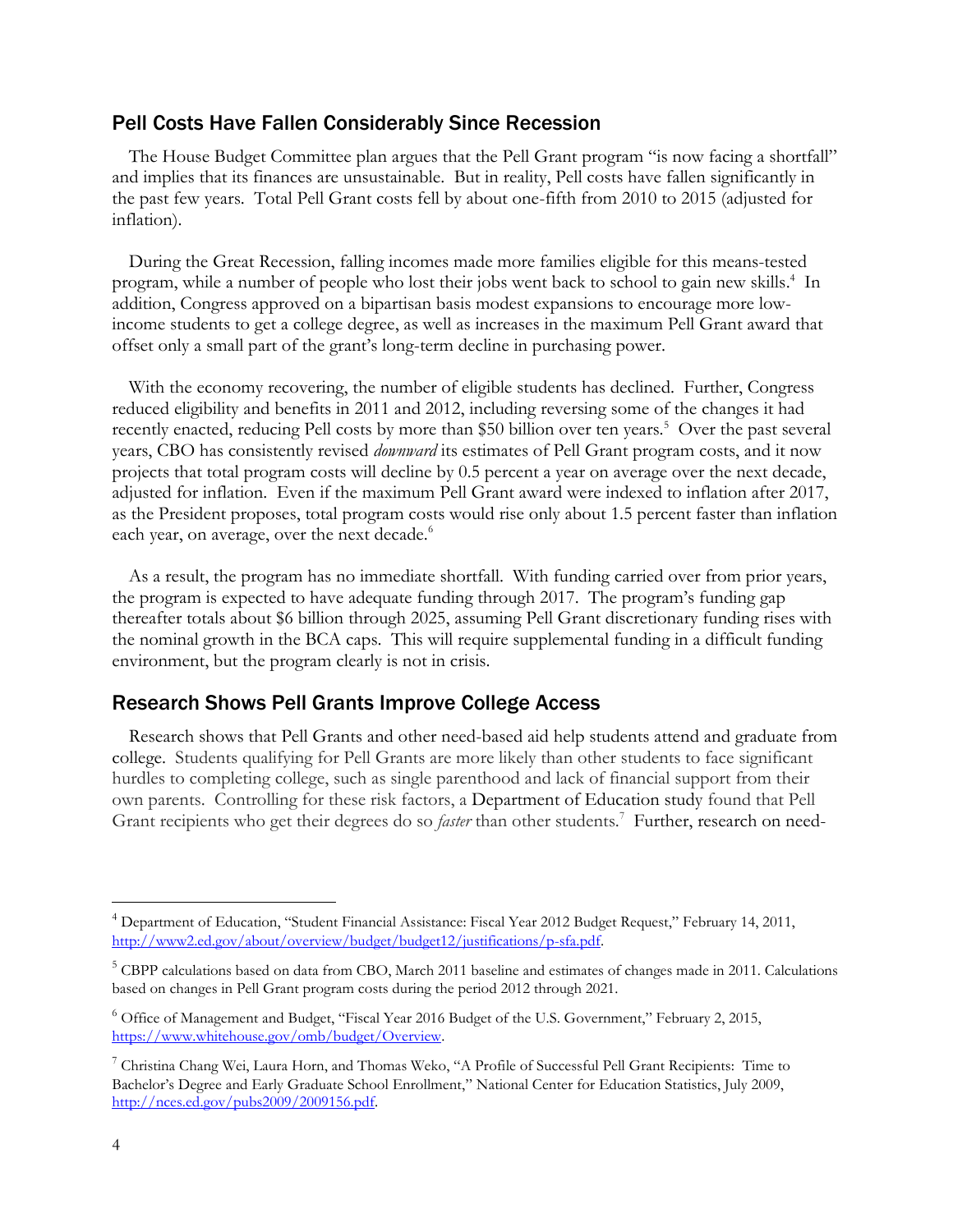based grant aid more generally has shown that such aid increases college enrollment among low- and moderate-income students. 8

The House budget criticizes federal student aid as a system that "enables skyrocketing tuition," linking Pell Grants and other student aid to increases in college costs in recent years. House Ways and Means Committee Chairman Paul Ryan made similar claims last year, asserting that Pell Grants actually hurt students from low- and moderate-income families.<sup>9</sup> But the evidence for this hypothesis is extremely shaky. A Congressional Research Service review of the studies on this issue found that "the body of research on the relationship between federal financial aid and college prices does not provide conclusive results in any direction."<sup>10</sup>

In short, the House Budget Committee's Pell Grant cuts, as well as its damaging cuts to other education programs, would reduce opportunity for students from modest backgrounds who are striving for a college education and a better future. While the House plan claims to be making Pell Grants "permanently sustainable," it really means sharp cuts in funding and eligibility, resulting in fewer low-income students able to afford college and, as a result, likely reductions over time in economic opportunity and the readiness of the U.S. workforce.

 $\overline{a}$ 

<sup>&</sup>lt;sup>8</sup> See Susan Dynarski and Judith Scott-Clayton, "Financial Aid Policy: Lessons from Research," The Future of Children, Spring 2013, [http://futureofchildren.org/futureofchildren/publications/docs/23\\_01\\_04.pdf.](http://futureofchildren.org/futureofchildren/publications/docs/23_01_04.pdf)

<sup>&</sup>lt;sup>9</sup> House Budget Committee majority staff, "The War on Poverty: 50 Years Later," March 3, 2014, [http://budget.house.gov/uploadedfiles/war\\_on\\_poverty.pdf.](http://budget.house.gov/uploadedfiles/war_on_poverty.pdf)

<sup>&</sup>lt;sup>10</sup> Adam Stoll, David H. Bradley, and Shannon M. Mahan, "Overview of the Relationship between Federal Student Aid and Increases in College Prices," Congressional Research Service, August 22, 2014. While there is some evidence that for-profit institutions raise their prices in response to Pell Grants, there is very little evidence that public colleges and universities do substantially.